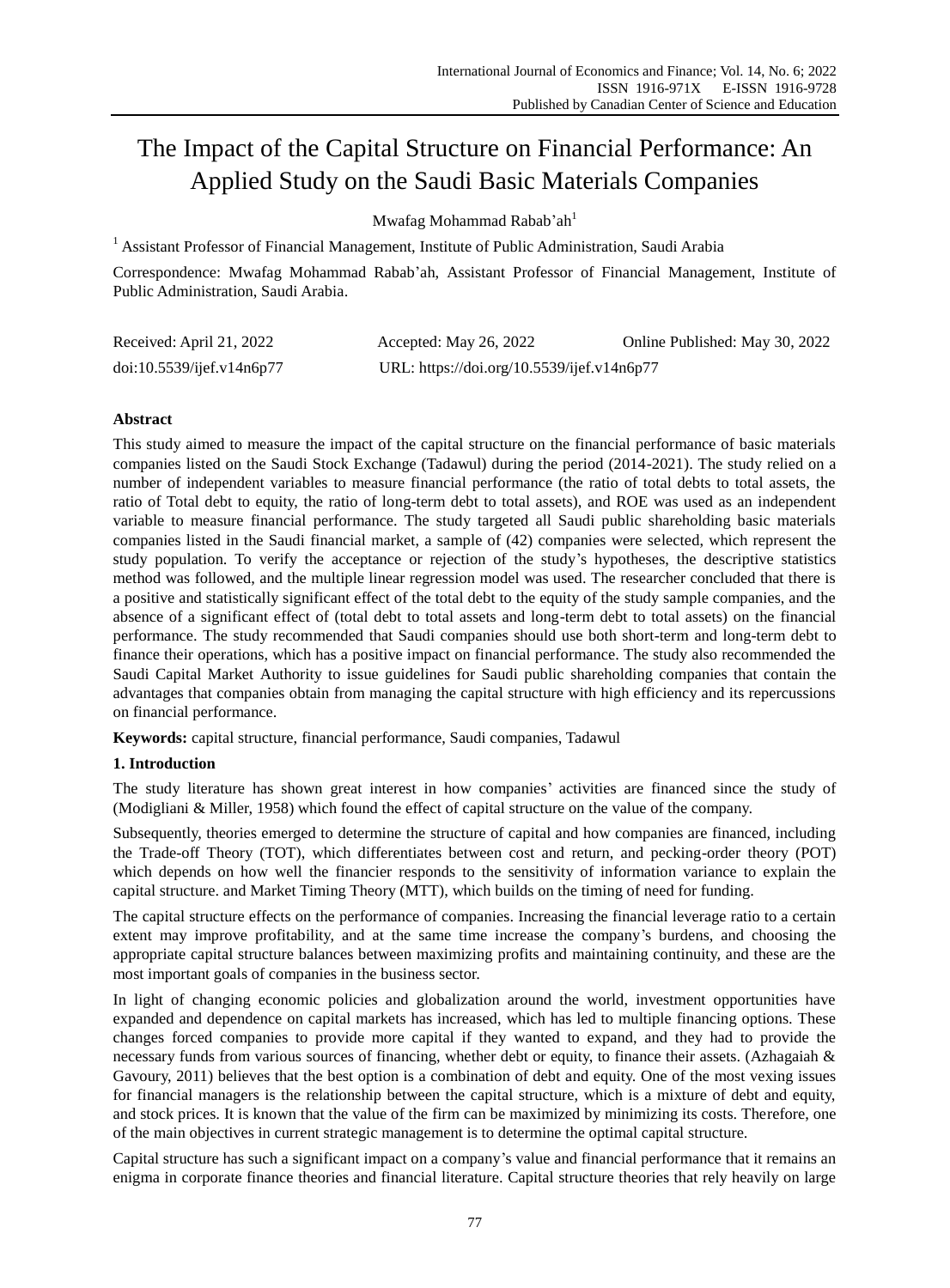corporations have failed to explain the optimal debt-equity mix. Therefore, the choice of capital structure is a critical issue for companies. Moreover, that properly managing the capital structure is critical because it reduces the cost of capital and affects profitability and finally the value of the company, where Ineffective management of the capital structure would lead to depriving the company of the returns that could be achieved in the event of relying on an optimal percentage of financial leverage, or to financial distress as a result of high financial leverage and eventually to bankruptcy. Finance theories suggest that the optimal capital structure should be used but there is no consensus on how to achieve the optimal debt-to-equity ratio. (Gill et al., 2011) stressed that although there are many theories that have attempted to explain the optimal capital structure; researchers in the field of finance have never found a model for determining the optimal capital structure until now.

From the above it becomes clear the importance of the issue of financing behavior and its relationship to the financial performance of companies, which did not find much interest by researchers in developing countries, including Saudi Arabia, as it is in developed countries, which produced many theories and models explaining this behavior, so the topic did not take its due. The difference in the nature of the companies' work in these countries in terms of structure, organization and efficiency may provide a special model to explain the relationship of financing behavior with performance, through which it is possible to determine the impact of the optimal combination of financing sources on the performance of companies, and through which Also, measuring the quality and effectiveness of management decisions related to the differentiation of funding sources to reach the lowest level of funding cost.

Therefore, this study aims to test the impact of the capital structure on financial performance of basic materials companies listed on the Saudi Stock Exchange (Tadawul) for the period 2014-2021.

## *1.1 Study Problem*

After studying several annual reports of Saudi public shareholding companies, the researcher noted the low dependence of these companies on financial leverage, and their significantly reliance, up to 75%, on self-financing (Twairesh, 2015). This reflects the decline in financial performance as a result of not relying on external sources of financing despite their availability, such as loans, which are considered low-cost compared to internal sources of financing, and (Fossen & simmler, 2016) believes the companies that depend on financial leverage gives them the advantage of reducing taxes on profits. and The higher degree of financial leverage, the higher profits, given that the interest on loans is a fixed expense that is deducted from the taxable income, and thus is reflected in the increase in the return, provided that the financial leverage does not exceed the limit that enters the company in the circle of non-payment risks, which may lead to a situation from financial insolvency and then bankruptcy.

Therefore, this study aims to answer the following question: What is the impact of the capital structure on the financial performance of Saudi companies? A number of sub-questions emerge from this question:

1) Is there an impact of total debts to total assets on the financial performance of the Saudi basic materials companies?

2) Is there an impact of total debt to equity on the financial performance of the Saudi basic materials companies?

3) Is there an impact of long-term debt to total assets on the financial performance of the Saudi basic materials companies?

#### *1.2 Study Importance*

This study was concerned with identifying the impact of the capital structure on financial performance, to help financial managers in Saudi companies design a better capital structure to reduce the cost of capital in order to achieve raising the company's performance and maximizing the wealth of owners while maintaining a low risk ratio, by providing evidence on the role of The financing mix increases the return on equity. In addition, to make recommendations that contribute to assisting investors and lenders in making their decisions. Investors look at financial performance as an indicator of companies' efficiency in exploiting their assets. The higher financial performance, more encouraged investors to make the investment decision and creditors look at the high financial performance as an indicator of the company's ability to fulfill its obligations and thus take the decision to approve the lending. This study also contributes to helping the government to take some economic decisions related to fiscal and monetary policy. The high financial performance of companies is positively reflected on the economic development of the Kingdom going with Vision 2030, such as providing new job opportunities, raising the rate of GDP and reducing inflation, in addition to encouraging The foreigner investment and his role in contributing to achieving development goals and the strength of the Saudi financial market.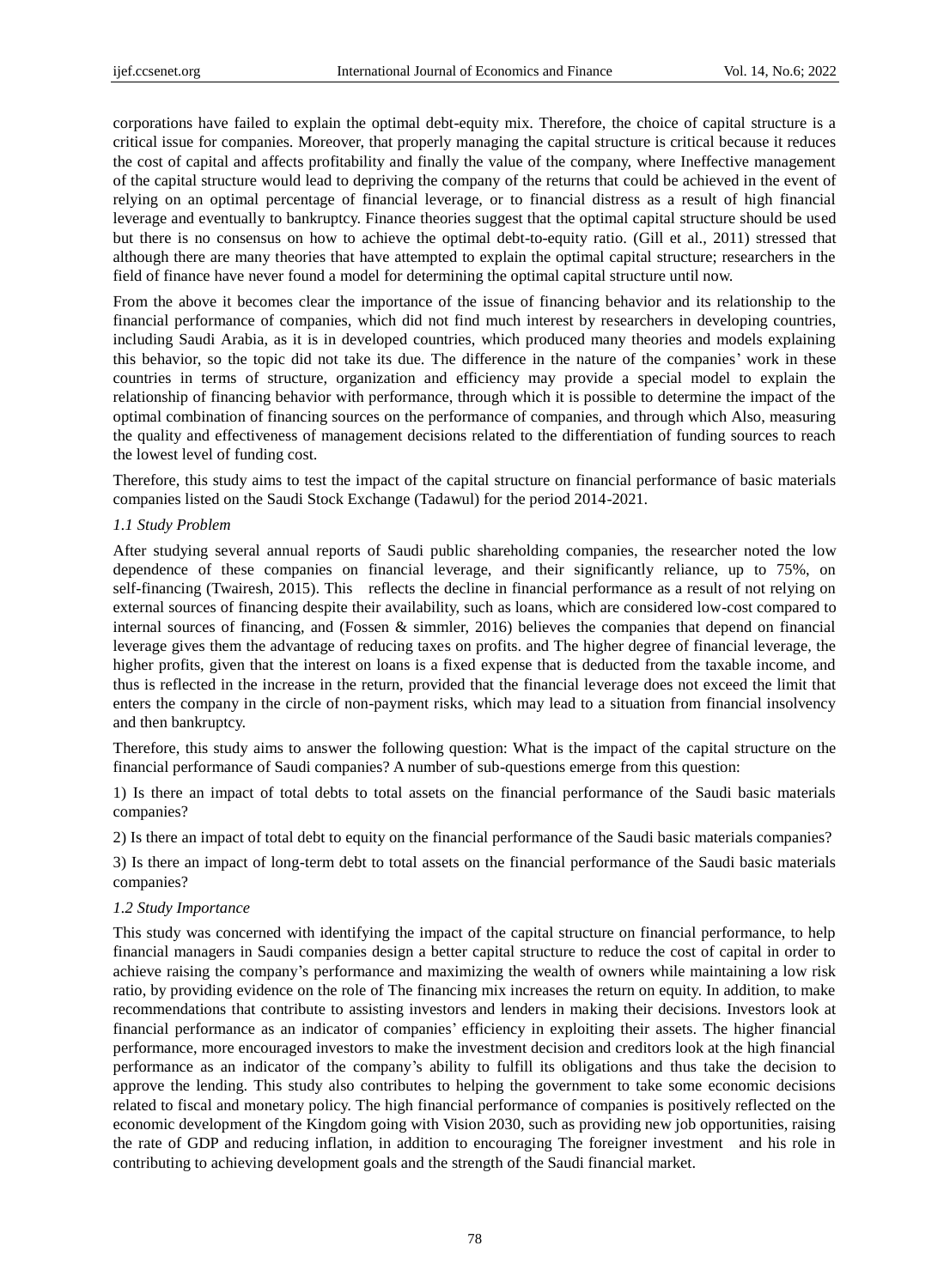# *1.3 Study Objectives*

The main objective of this study is to identify the impact of the capital structure on the financial performance of Saudi public shareholding companies during the period between 2014-2021.

In more detail, the study aims to:

1) Knowing the impact of the ratio of total debt to total assets on the financial performance of the Saudi basic materials companies.

2) Knowing the impact of the total debt to equity ratio on the financial performance of the Saudi basic materials companies.

3) Knowing the impact of the ratio of long-term debt to total assets on the financial performance of the Saudi basic materials companies.

# *1.4 Study Method*

To achieve the objectives of the study, the researcher relied on the theoretical side by reviewing previous Arab and foreign studies in the field of financial structure, capital structure and financial performance in order to prepare the theoretical and analytical framework and then extrapolate the hypotheses of the study. The researcher relied on the financial reports of the company listed on the Saudi Stock Exchange (Tadawul) for the period from 2014-2021.

# **2. Theoretical Framework and Previous Studies**

# *2.1 Capital Structure*

Many writers and researchers in the field of financial management differed in defining the concept of the capital structure and its difference from the financial structure. In fact, they are neither contradictory nor separate from each other. The balance sheet consists of two sides, the right side, which consists of short and long-term assets, and the left side, which consists of short and long-term liabilities in addition to equity, and the left side of the entire balance sheet can be expressed as the way in which the assets were financed, which is known as the financing structure . That is, the concept of the financing structure refers to all types of financing sources used to finance the company's assets, and thus it differs from the concept of the capital structure, which consists of long-term debt and equity, excluding short-term debt. Thus, the capital structure is a part of the financing structure of the company. Myres (1984) argued that the capital structure is the selection of debt, equity or hybrid securities of a company to finance its assets. Raviv (1991) pointed out that the capital structure is part of the solution to the problem of over-investment and under-investment. According to Brealey and Myres (2000), the capital structure is a mixture of debt and equity to finance real investments.

Peterson and Fabzzi (2003) believed that the concept of the capital structure is the combination of debt and equity to finance the company's projects, meaning that the capital structure consists of a mixture of debt, common shares and retained earnings, but what is the acceptable mixture? The best capital structure depends on Several factors, including the company's ability to finance its activities with debt to a certain level, and that this ability depends on the willingness of creditors to lend to the company in return for the company's legal obligation to pay the interest and the basic loan within predetermined periods, and if the company defaults on its commitment it leads to financial insolnancy, when the company takes Decisions under pressure from creditors that are not in the interests of the owners.

Rao (2006) reported that there are five important factors that determine the appropriate capital structure for the company: 1- Cost 2- Risk 3- Control 4- Flexibility 5- Timing. One of the important aspects in forming the capital structure is financial planning when the manager determines the company's financial requirements, then the options determine whether these requirements are available from the internal resources or are they secured through external funding sources such as long or short-term debt or the issuance of preferred shares or common shares or other funding sources.

Based on the previous concepts of the capital structure and the difference of researchers in defining one concept of the capital structure, this study considers that the optimal capital structure is when the company uses a mixture of internal and external sources of financing to finance its assets so that the value of the company is raised and the cost of capital is reduced along with while maximizing the wealth of the owners.

# *2.2 Financial Performance*

The financial performance for companies represents a fundamental and important concept. It is the mirror reflecting the company's activities and achievements. It is the results of the holistic activity practiced by the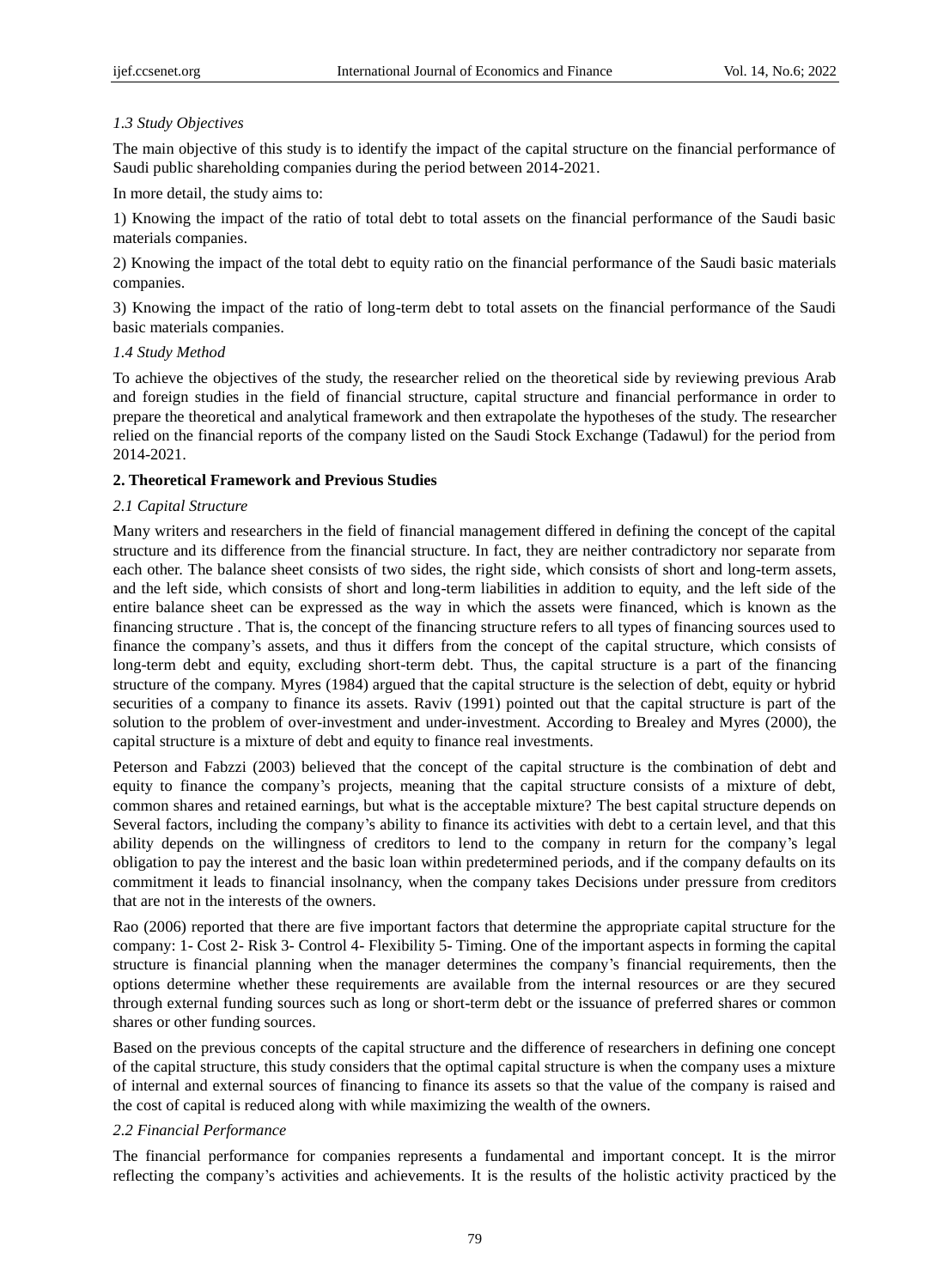company and determines the level of its achievement and the extent to which it exploits its resources and capabilities. It is referred to as a reflection of the company's ability and ability to achieve its goals. It is an expression of business management activities using specific financial measures, and represents the supporting tool for all the company's various activities. Performance is also defined as the organization's ability to achieve its long-term goals (Robins et al., 1995), and it is used as a tool to measure the current development of the organization and potential growth (Thi et al., 2021), therefore, it is the financial position of the company during a certain period, which includes the collection and use of funds that can be measured through several indicators such as capital adequacy ratio, liquidity, financial leverage, solvency and profitability (IAI, 2016).

# *2.3 Literature Review*

Previous studies are the scientific basis on which researchers rely to enrich their studies, and to distinguish them from previous studies. The researcher has reviewed many previous studies that examined the impact of the capital structure on financial performance, and these studies will be reviewed according to their chronology from oldest to newest:

Ebaid (2009), this study aimed to verify the impact of choosing the capital structure on the financial performance of companies in Egypt as one of the emerging economies in transition. To achieve the objectives of the study, multiple regression analysis was used in the study to estimate the relationship between the level of financial leverage and the company's performance, where three of the accounting measures of financial performance (return on equity (ROE), return on assets (ROA), and gross profit margin) were used. On a sample of non-financial Egyptian companies listed on the stock exchange from 1997-2005, the results revealed that the decision to choose the capital structure, in general, has a weak impact to no effect on the company's performance.

Another study conducted by Saedi and Mahmoody (2011) examined the relationship between capital structure and company performance. Depend on a sample of 320 companies listed on the Tehran Stock Exchange during the period 2002-2009. Composed of all financial companies and banks. it used four measures of financial performance (return on assets, return on equity, return on equity, and market value of the company's assets to Tobin's replacement value) as dependent variables, and three capital structures (long-term debt, short-term debt and the ratio of total debt) as independent variables. The study indicated that the performance of companies, which is measured by EPS and Tobin's Q, is closely and positively related to the capital structure, while it found a negative relationship between the capital structure and return on assets, and there is no statistically significant relationship between the return on equity and the structure of capital.

As for the study Salim and Yadav (2012), it examined the relationship between the capital structure and the financial performance of companies on a sample of 237 Malaysian companies listed on the Malaysian Stock Exchange during the period 1995-2011. The study relied on a set of dependent variables that represent financial performance, namely, return on equity (ROE), return on assets (ROA), and earnings per share (EPS). On the other hand, the independent variables measuring capital structure were short-term debt (STD), long-term debt (LTD), and total debt (TD). To achieve the objectives of the study, the regression method was used using the SPSS program. The results showed a negative relationship between the financial performance variables and the capital structure variables.

In the study (Al-Tally, 2014), which aimed to examine the impact of financial leverage on the financial performance of Saudi public shareholding companies, a set of financial performance ratios were selected: (return on equity, earnings per share, and return on assets) The financial leverage was also measured by (the ratio of liabilities to equity, and the ratio of liabilities to total assets), to achieve the objectives of the study, the descriptive analytical approach was relied on, where the study sample consisted of (75) public joint stock trading companies listed on the stock market in Riyadh During the period between (2002-2000), the results of the study showed a positive impact of the financial leverage measured by used the ratio of liabilities to equity on each of the financial performance measured by (return on equity, earnings per share, and return on assets). while it was found that there was no effect of financial leverage measured through the ratio of liabilities to total assets on the financial performance measured by earnings per share, and positive impact of financial leverage measured by the ratio of liabilities to total assets on each of the financial performance measured by (return on equity and return on assets), the study recommended that enterprises use the minimum debt level or determine the optimal debt level that should be used.

Lawal et al. (2014) examining the impact of capital structure on company performance through a case study of manufacturing firms in Nigeria from 2003-2012, depending on secondary data for 10 industrial firms in order to provide a critical assessment of the need and importance of capital structure. Descriptive method and regression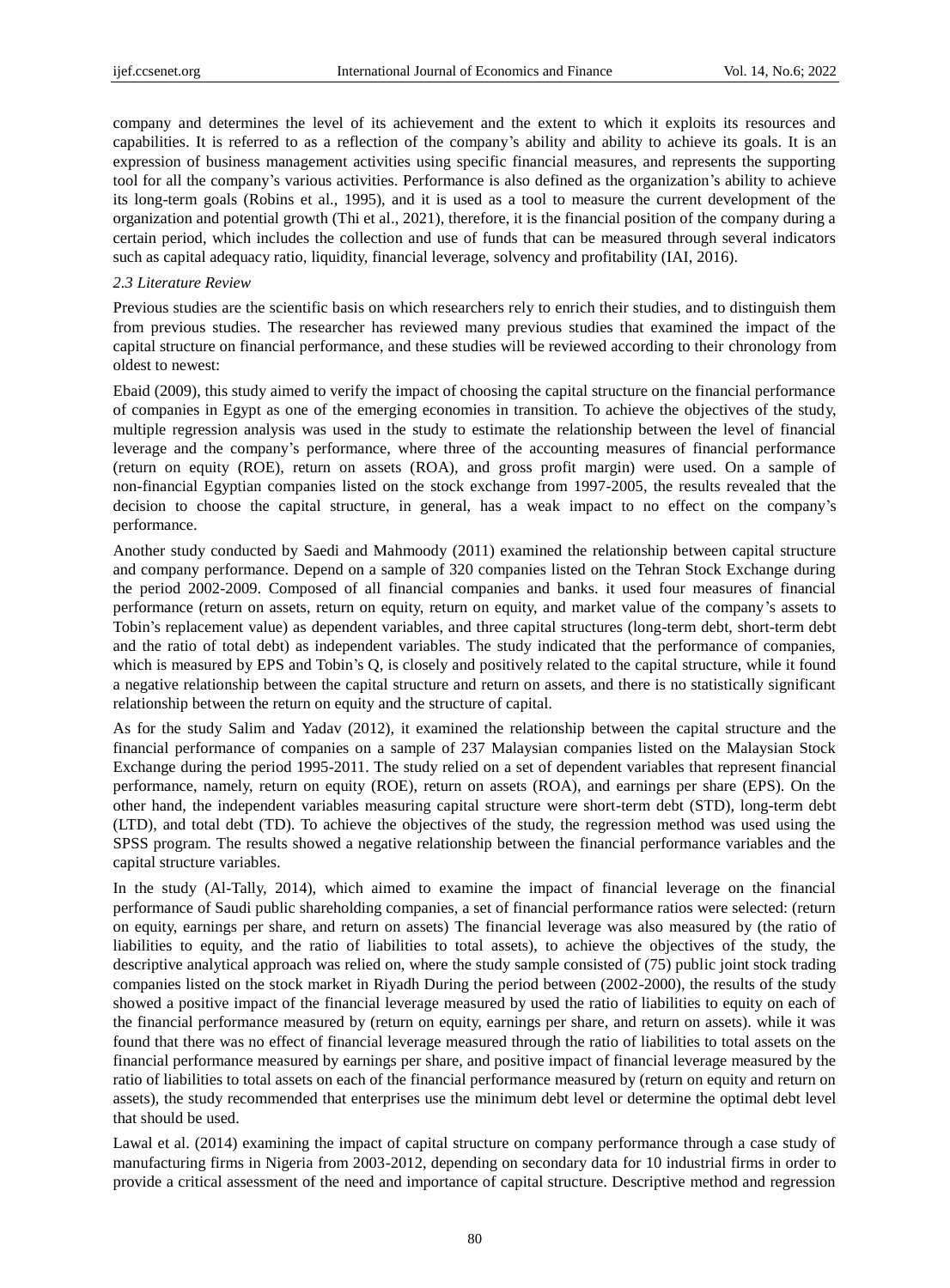were used to examine the effect of capital structure variables such as total debt to total assets (TD) and total debt to equity (DE) on the company's performance measured by return on assets (ROA), return on equity (ROE). One of the findings of the study is that measures of capital structure (total debt and debt-to-equity ratio) are negatively correlated with company performance. Accordingly, the study recommended that companies use more equity instead of debt in financing their business activities, as much as the value of the business can be enhanced by using debt capital. Hence, companies must determine the point at which the weighted average cost of capital is small and maintain the debt ratio so that the value of the company is not eroded, where the company's capital structure is optimal at this stage with the stability of the rest of the variables.

A study (Hamid et al., 2015) aimed to analyzing the impact of the capital structure on the profitability of 46 family and non-family companies in Malaysia during the period from 2009-2011. The dependent variable is return on equity (ROE), while the independent variables are debt to total assets (SDA), long-term debt to total assets (LDA), and total debt to total assets (TDA). The statistical methods used in this study are the Mann-Whitney U test, correlation matrix, and multivariate analysis. The study found a negative relationship between the short-term debt ratio, the long-term debt ratio, and the total debt ratio with profitability.

Singh and Singh (2016) aimed to analyze the impact of capital structure on performance in the top ten cement companies, which represent 90% of the total market share of the cement industry in India during the period 2009-2013. The dependent variables are total profit, return on capital and return on equity, while the independent variables are debt to equity and the ratio of total debt to total assets. The study used Pearson correlation to analyze the data and reach the results. The results showed a negative relationship between all proportions of the independent variables and all proportions of the dependent variables.

In the study of (Nassar, 2016), where the study aimed to research the impact of the capital structure on financial performance, depend on a set of financial performance ratios (return on equity, earnings per share, return on assets, and debt ratio), The capital structure was also measured by the ratio of liabilities to equity, to achieve the objectives of the study, the descriptive analytical was used. The study sample consisted of (136) public shareholding industrial companies listed on the Istanbul Stock Exchange during the period between (2005-2012). The results of the study showed a positive impact of the capital structure measured by the ratio of liabilities to equity on each of the financial performance measured by (return on equity, earnings per share, return on assets, and debt ratio) collectively and individually, and the study recommended The need for companies to use the optimal financing structure because of its positive impact on the financial performance of companies.

Hajisaaid (2020) examined the relationship between the capital structure and the profitability of eight companies operating in the basic materials sector in the Kingdom of Saudi Arabia during the period from 2009-2018. The study used regression analysis methods, fixed effect model, random effect model, and Husman test. The dependent variable is profitability, which is measured by the return on equity (ROE). In contrast, the capital structure measured by a set of independent variables is the short-term debt to total assets ratio (SDA), the long-term debt to total assets ratio (LDA), and the total debt to total assets ratio (DA). The results show that there is a negative relationship between the variables of short-term debt to total assets ratio (SDA) and long-term debt to total assets ratio (LDA) and the return on equity. While there was a positive relationship between total debt to total assets ratio (DA) and return on equity.

Dinh and Fham (2020) examines the impact of the capital structure on the financial performance of pharmaceutical companies listed in the Vietnamese market. The study used regression to analyze the variables, as it relied on ROE as the dependent variable and four independent variables, including self-financing, leverage, long-term assets and debt-to-asset ratios. In addition, the study used leading variables, such as company size, rate of fixed assets, and growth from 2015 to 2019 for all 30 pharmaceutical companies currently listed on the Vietnamese stock market. The results of the study showed that the leverage ratio (LR), the long-term asset ratio (LAR) and the debt-to-asset ratio (DR) have a positive relationship to the company's performance, and self-financing (E/C) negatively affects the return on equity (ROE). The study recommended that pharmaceutical companies should build a more reasonable capital structure with a higher debt-to-equity ratio, and diversify borrowing such as issuing long-term bonds.

A recent study by Vargas et al. (2022) that aims to empirically examine the impact of capital structure and innovation on the performance of Mexican small and medium-sized manufacturing firms (SMEs) and analyze the indirect effects of capital structure to determine the intermediate effects of innovation. The study applied a quantitative approach and cross-sectional design through partial least squares structural equation modeling (PLS-SEM). A simple random sampling method and a subjective questionnaire were used to collect data from a sample of 220 managers or employers in the state of Aguascalientes, Mexico. The results indicate that the capital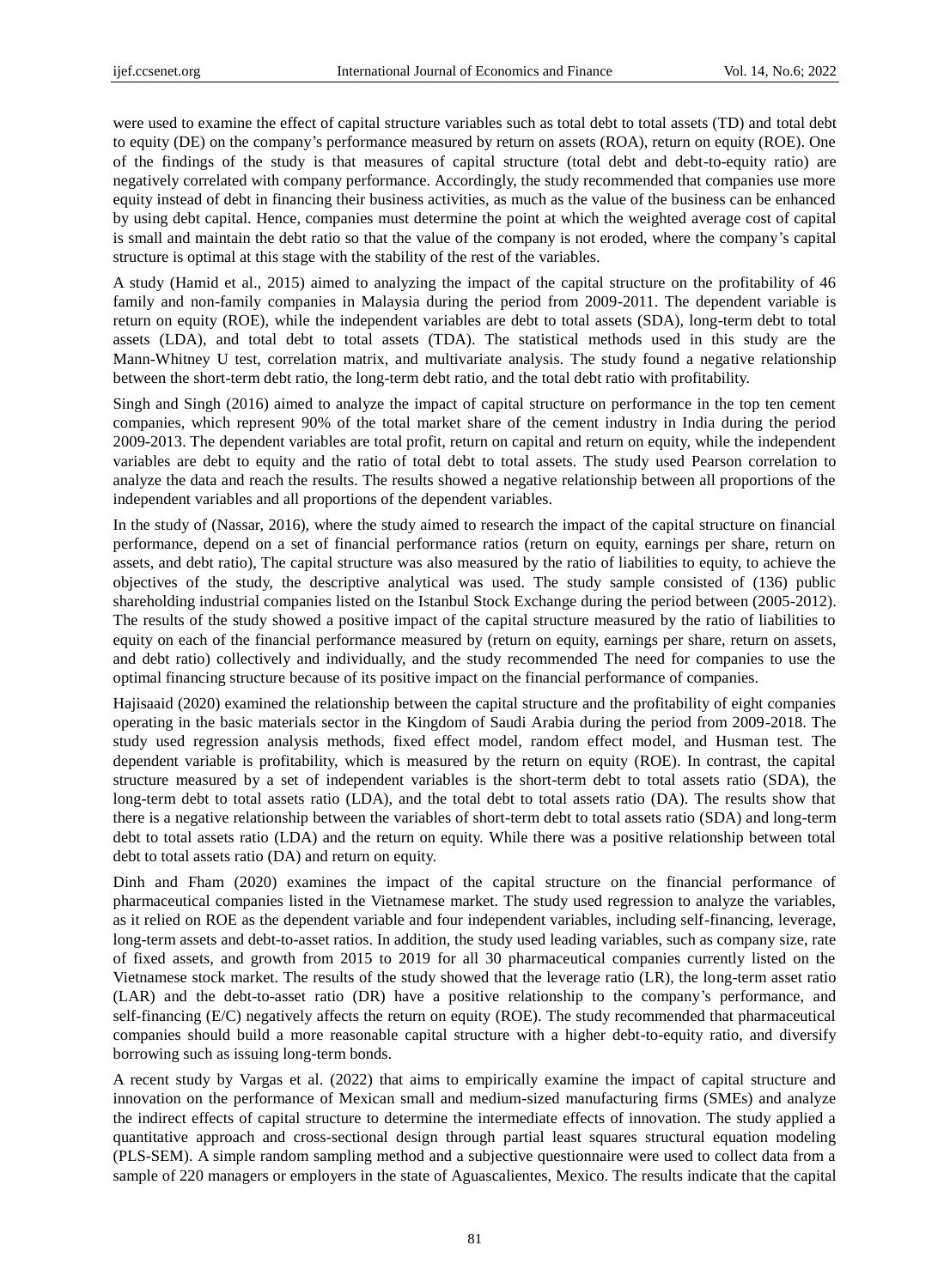structure has a significant impact on innovation and only an indirect effect on the company's performance. With innovation proven to play an important full-fledged mediator role in this relationship, if SMEs want better financial performance, they must increase their level of innovation. Therefore, decision makers should pay special attention to reinvesting their profits to increase innovation levels and raise corporate performance.

*2.4 What Distinguishes the Current Study from Previous Studies*

In terms of the subject, the current study examines the impact of the capital structure on the financial performance of Saudi public shareholding companies listed on the Saudi Stock Exchange (Tadawul). By reviewing previous studies that spoke on the subject of this study; although many previous studies dealt with the same variables of this study, the current study has been applied by the researcher to Saudi basic materials in order to obtain results that can be generalized to all companies listed in the Saudi financial market. In addition to recentness, it covered the period between 2014-2021, none of the previous studies covered it. Especially since this period was subjected to many economic changes at the level of the Kingdom, in addition to financial problems for companies. Which led to fluctuations in the Saudi financial market due to the Corona pandemic and its consequences.

## **3. Methodology**

The researcher used the descriptive analytical approach in order to analyze the data, which were collected through the financial statements of the companies (balance sheet, income statement), by referring to the lists of basic materials companies published on the Saudi Capital Market Authority website, And refer to the annual reports of the companies. This was done by using the financial analysis of the variables, and from the reality of these data, the impact of the independent variable (capital structure) was tested on the dependent variable (financial performance) in the companies that represent the study sample during the study period, through regression analysis of the statistical indicators available in SPSS program.

## *3.1 Study Population and Sample*

The main objective of this study is to measure the impact of the capital structure on the financial performance of Saudi basic materials companies during the period from 2014-2021. The study population consisted of 42 companies of basic materials listed in the Saudi financial market, while the study sample consisted of all companies of basic materials.

*3.2 Study Variables*

Independent Variables:

- Total Debt to Total Assets (TD/TA)
- Total debt to equity (TD/E)
- Long-term debt to fixed assets

Dependent variable:

• Return on Equity

#### *3.3 Study Hypotheses*

The hypotheses of the study were formulated to answer the questions of the study based on previous studies, the objectives of the study and its importance:

HO1: There is no statistically significant effect at the level (0.05) for the debt/assets on the return on equity.

HO2: There is no statistically significant effect at the level (0.05) for the debt/equity on the return on equity.

HO3: There is no statistically significant effect at the level (0.05) for the long-term debt on the return on equity.

#### **4. Description and Analysis**

This section studies the general trend of changes in financial performance over the years of 2014 to 2021. Deals with the description and analysis of the search results. Initially, descriptive analysis is shown. Then a Pearson correlation analysis.

#### *4.1 Descriptive Statistics*

Table 1 below summarizes the descriptive statistics of the variables included in the regression model as presented. This descriptive statistics was used to describe and discuss the characteristics of the result generally. It represents the variables of the Saudi basic materials companies whose financial results were available for the years 2014 to 2021.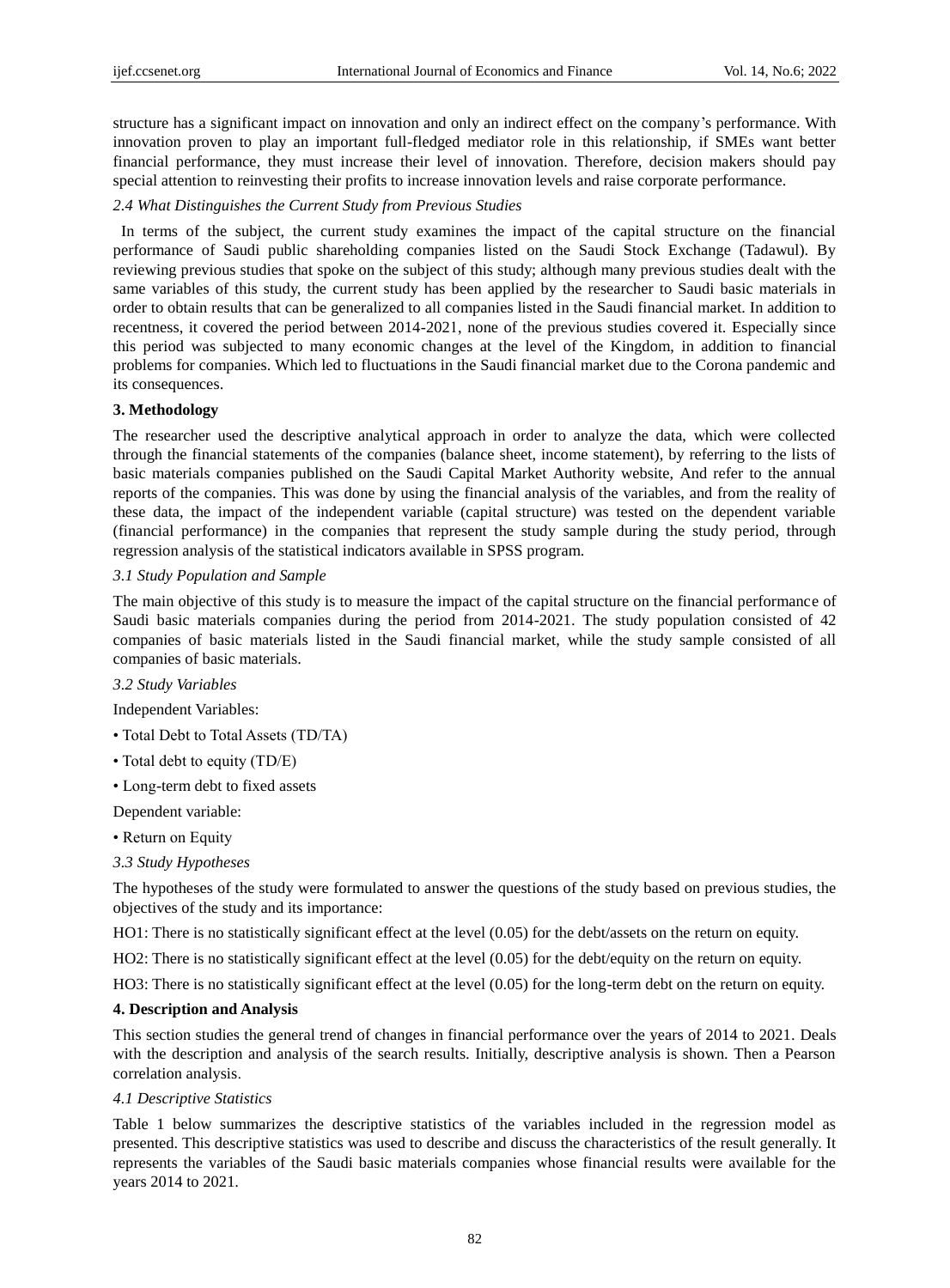|                    | N   | Minimum    | Maximum  | Mean     | Median   | Std. Deviation |
|--------------------|-----|------------|----------|----------|----------|----------------|
| <b>ROE</b>         | 246 | $-2.91738$ | .60369   | .0712836 | .0796791 | .24195219      |
| TD/TA              | 246 | .00766     | .92098   | .3671578 | .3471005 | .21841956      |
| TD/E               | 246 | .00772     | 11.65462 | .9250639 | .5316345 | 1.32602067     |
| LD/FA              | 246 | 0.00000    | .89998   | .1819249 | .1431654 | .16811769      |
| Valid N (listwise) | 246 |            |          |          |          |                |

Table 1. Descriptive statistics of variables

Source: Research Data.

#### *4.2 Correlation Analysis*

The Table 2 below shows the Pearson correlation coefficient generated from secondary data for the periods of 2014 to 2021.

| Table 2. Correlation matrix |
|-----------------------------|
|                             |

|            |                                                             | <b>ROE</b> | TD/TA      | TD/E       | LD/FA      |
|------------|-------------------------------------------------------------|------------|------------|------------|------------|
| <b>ROE</b> | Pearson Correlation                                         |            | $-0.256**$ | $-0.355**$ | $-0.182**$ |
|            | $Sig. (2-tailed)$                                           |            | 0.000      | 0.000      | 0.004      |
|            | N                                                           | 246        | 246        | 246        | 246        |
| TD/TA      | Pearson Correlation                                         | $-0.256**$ |            | $0.757**$  | $0.719**$  |
|            | $Sig. (2-tailed)$                                           | 0.000      |            | 0.000      | 0.000      |
|            | N                                                           | 246        | 246        | 246        | 246        |
| TD/E       | Pearson Correlation                                         | $-0.355**$ | $0.757**$  |            | $0.547**$  |
|            | $Sig. (2-tailed)$                                           | 0.000      | 0.000      |            | 0.000      |
|            | N                                                           | 246        | 246        | 246        | 246        |
| LD/FA      | Pearson Correlation                                         | $-0.182**$ | $0.719**$  | $0.547**$  | 1          |
|            | $Sig.(2-tailed)$                                            | 0.004      | 0.000      | 0.000      |            |
|            | N                                                           | 246        | 246        | 246        | 246        |
|            | **. Correlation is significant at the 0.01 level (2-tailed) |            |            |            |            |

Source: Research Data.

The table depicts that there exist a strong significant relationship between the dependent variable return on equity and the independent variable debt/total assets at a significant level of 0.05, and the value of the Pearson correlation coefficient -0.256 and the significance level is 0.00. This shows that there is an inverse correlation between return on equity and debt/total assets. This is because a higher debt ratio will lead to higher interest at the expense of return on equity.

The table also shows a strong significant relationship between the dependent variable return on equity and the independent variable debt/equity at a significant level of 0.05, the value of the Pearson correlation coefficient is -0.355 at significance level is 0.00, this shows that there is an inverse correlation between the variables of return on equity and debt/equity.

We can also observe that there a significant relationship between the dependent variable return on equity and the independent variable long-term debts to fixed assets at a significant level of 0.05 and the value of the Pearson correlation coefficient -0.182 at the significance level 0.00. This shows that there is an inverse correlation between the variables of return on equity and long debt Deferred to fixed assets.

#### *4.3 Regression Analysis*

The Table 3 shows the summary of our model. R square measures the proportion of the variation in the dependent variable explained by the independent variables. This implies that 12.6% of the financial performance is explained by the independent variables (debts / total assets, Debt/Equity, long-term debt to total assets).

|  |  |  | Table 3. Model summary |
|--|--|--|------------------------|
|--|--|--|------------------------|

|           |      | quare<br>1110400 | Std<br>Estimate<br>Frror of the |
|-----------|------|------------------|---------------------------------|
| r e a<br> | .126 | $\sim$<br>.      | 2667.                           |

ANOVA means analysis of variance. The ANOVA table is a table that looks at the differences of the variances of the variable. It's used to know the significance of your variable. From the table, one can observe that the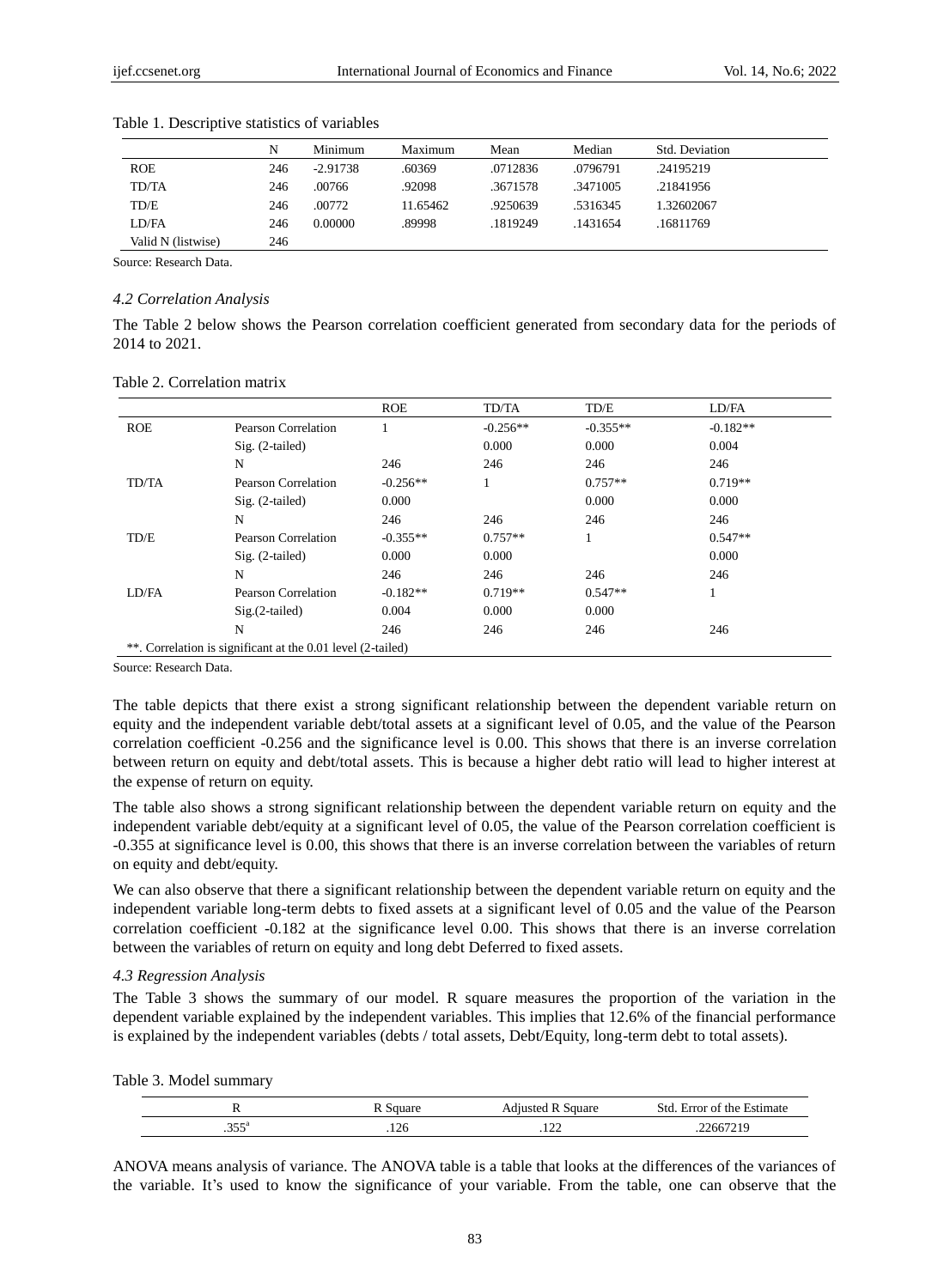regression model is significant at 1% that is 0.000 is less than 0.01. This implies that the different independent variables effectively have an effect on the dependent variable

## Table 4. ANOVA

|            | Sum of Squares | αı  | Mean Square |        | Sig.              |
|------------|----------------|-----|-------------|--------|-------------------|
| Regression | . 806          |     | . 806       | 35.144 | .000 <sup>b</sup> |
| Residual   | 2.537          | 244 | .051        |        |                   |
| Total      | 4.343          | 245 |             |        |                   |

Predictors: (Constant), debts / total assets, Debt/Equity, long-term debt to total assets Source: Research Data.

The research hypotheses are tested through the use of multiple regression using the Stepwise Regression method, which is used when studying the relationship between a dependent variable and several independent variables, in order to predict the mean values of the dependent variable depend on the independent variables, there are three independent variables (debts / total assets, Debt/Equity, long-term debt to total assets) and a dependent variable is the return on equity.

From Table 5 below, the established multiple linear regression equation becomes:

$$
ROE = \beta_0 + \beta_1 TD/TAi, t + \beta_2 TD/Ei, t + \beta_3 LD/FAi, t + \epsilon
$$

Where,

| <b>ROE</b>   | Return on equity             |
|--------------|------------------------------|
| <b>TD/TA</b> | Total debt / total assets    |
| TD/E         | Total debt/equity            |
| LD/FA        | Long term debt/ fixed assets |
| $\epsilon$   | error                        |

|  | Table 5. Multiple regression model using sequential step regression |  |  |  |
|--|---------------------------------------------------------------------|--|--|--|
|  |                                                                     |  |  |  |

|            |         | <b>Unstandardized Coefficients</b> | <b>Standardized Coefficients</b> |          | Sig. |
|------------|---------|------------------------------------|----------------------------------|----------|------|
|            |         | Std. Error                         | Beta                             |          |      |
| (Constant) | .131    | .018                               |                                  | 7.439    | .000 |
| TD/E       | $-.065$ | .011                               | $-355$                           | $-5.928$ | .000 |

a. Dependent Variable: ROE

Source: Research Data.

It is clear from the previous table:

• The calculated F value was (35.144) with a probability value of (0.00), which is less than the level of significance (0.05), which indicates the significance of the regression model as a whole.

• Pearson's correlation coefficient between the independent variable (debt/equity) and the dependent variable (return on equity) was 0.355.

• The value of the coefficient of determination of the model  $R2 = 0.126$ , meaning that the independent variable (debt/equity) explains about 12.6% of the change in the dependent variable (return on equity).

• The value of the significance level for the variable total debt/equity is (0.00), which is less than the level of morality (0.05), which means that the first hypothesis is accepted that there is a statistically significant effect at the level of significance (0.05) for the debt/equity variable on the return on equity.

*4.4 Variables Excluded from the Model* 

|  |  |  |  |  | Table 6. Variables excluded from the model |
|--|--|--|--|--|--------------------------------------------|
|--|--|--|--|--|--------------------------------------------|

|              | Beta In           |      | Sig. | Partial     | <b>Collinearity Statistics</b> |
|--------------|-------------------|------|------|-------------|--------------------------------|
|              |                   |      |      | Correlation | Tolerance                      |
| <b>TD/TA</b> | .029 <sup>b</sup> | .314 | .754 | .020        | .427                           |
| <b>LD/TA</b> | .018 <sup>b</sup> | .249 | .804 | .016        | .700                           |

Source: Research Data.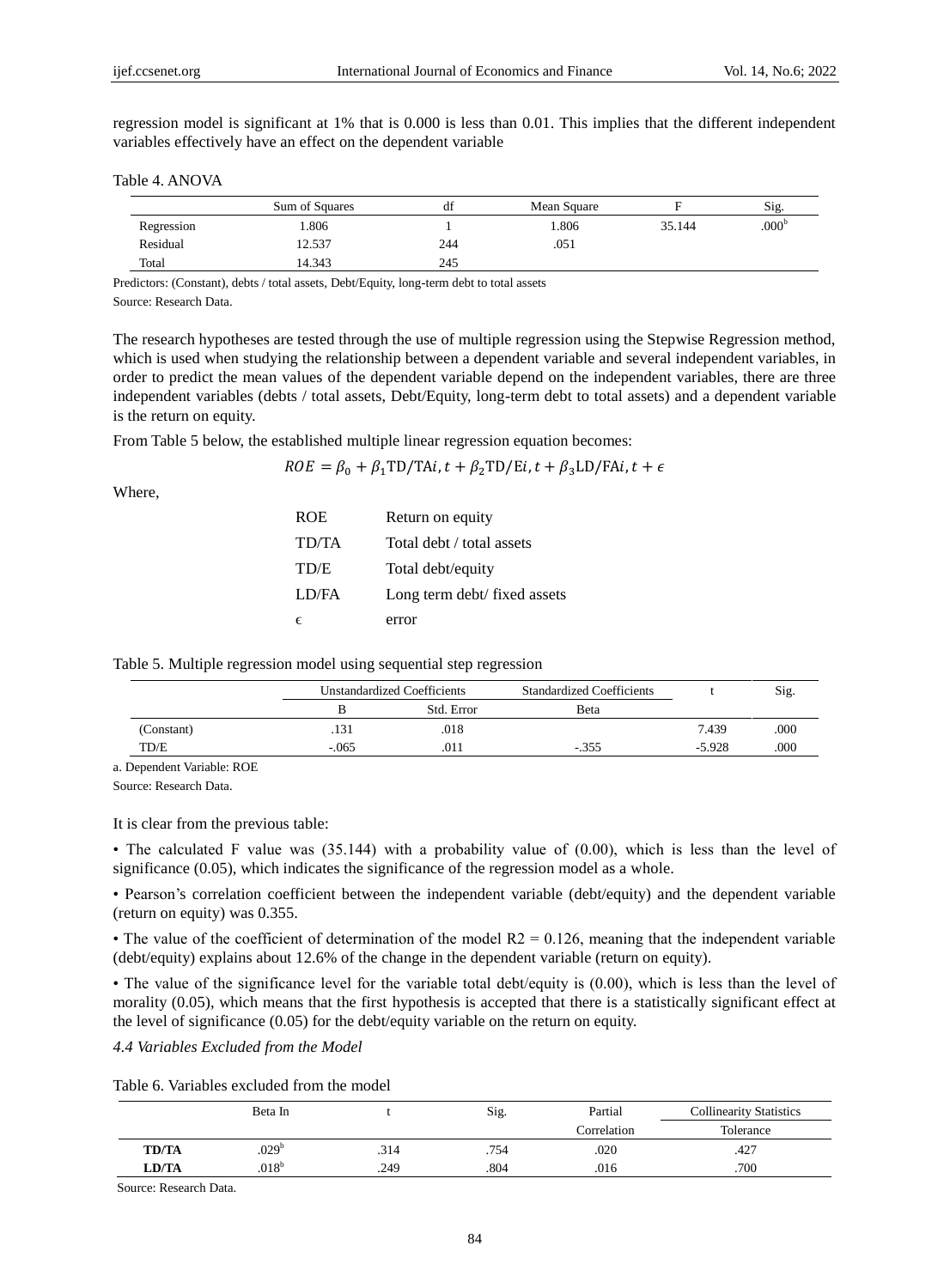• The value of the significance level of the debt/total assets variable is  $(0.754)$ , which is greater than the significance level (0.05), which means that the second hypothesis is rejected, meaning that there is no statistically significant effect at the level of significance (0.05) for the debt/total assets variable on the return on equity.

• The value of the significance level of the variable long-term debts to total assets is (0.804), which is greater than the level of significance (0.05), which means that the third hypothesis is rejected, meaning that there is no statistically significant effect at the level of significance (0.05) for the variable long-term debts to total assets on the return on property rights.

# **5. Findings and Recommendation**

#### *5.1 Findings*

The researcher concluded from studying the impact of the capital structure on the financial performance of the Saudi basic materials companies listed on the Saudi Stock Exchange (Tadawul), for the periods of 2014 to 2021. the following results:

1) The agreement of the majority of previous studies on the existence of an impact of the capital structure on financial performance.

Through the stepwise multiple regression model, the following results were obtained:

2) There is a positive and statistically significant impact of total debt to equity on the financial performance of the basic materials companies listed on the Saudi Stock Exchange (Tadawul). This result is in agreement with studies of (Al-Tally, 2014; Nassar, 2016), and different from study of (Lawal et al., 2014) that find negatively correlated.

3) There is no significant impact of total debts to total assets on the financial performance on the financial performance of the basic materials companies listed on the Saudi Stock Exchange (Tadawul). This result is in agreement with studies of (Ebaid, 2009; Saedi & Mahmoody, 2011; Salim & Yadav, 2012; Hamid et al., 2015) and different from study of (Al-Tally, 2014; Hajisaaid, 2020) that find positive correlated.

4) The absence of a significant impact of long-term debts to total assets in the financial performance on the financial performance of the basic materials companies listed on the Saudi Stock Exchange (Tadawul). This result is in agreement with studies of (Ebaid, 2009; Saedi & Mahmoody, 2011; Salim & Yadav, 2012; Hajisaaid, 2020).

The researcher explains the low percentage of the impact of the capital structure on financial performance by (35.5%), to the presence of other factors outside the model due to the interest of Saudi public shareholding companies in self-financing through shares or withholding profits, in addition to the fact that the economic situation in the Kingdom of Saudi Arabia helped on the weak interest of Saudi companies in financing through borrowing, this was confirmed by a study (Twairesh 2015) that the financial leverage rate in Saudi companies reached 25%.

# *5.2 Recommendations*

In order of the results extracted from the study of the impact of the capital structure on the financial performance of the Saudi basic materials companies listed on the Saudi Stock Exchange (Tadawul), for the periods of 2014 to 2021. The researcher recommends the following:

1) The necessity for Saudi companies to use both short-term and long-term debts to finance their operations, which has a positive impact on financial performance.

2) The Saudi Capital Market Authority should issue guidelines that contain the advantages that companies obtain from managing the capital structure efficiently.

3) The boards of directors of companies listed on the Saudi Stock Exchange must direct the executive departments to take advantage of non-self-financing to implement their investment projects and to exploit their own funds in investing opportunities that may be available to the company in the future.

4) The study also recommended researchers to work on the need to pay attention to conducting more studies that examine the impact of the capital structure on financial performance on all sectors and not only on the basic materials sector.

# **References**

Ahmad, Z., & Yousaf, S. (2018). Impact of Capital Structure, Dividend Policy and Sustainability on Value of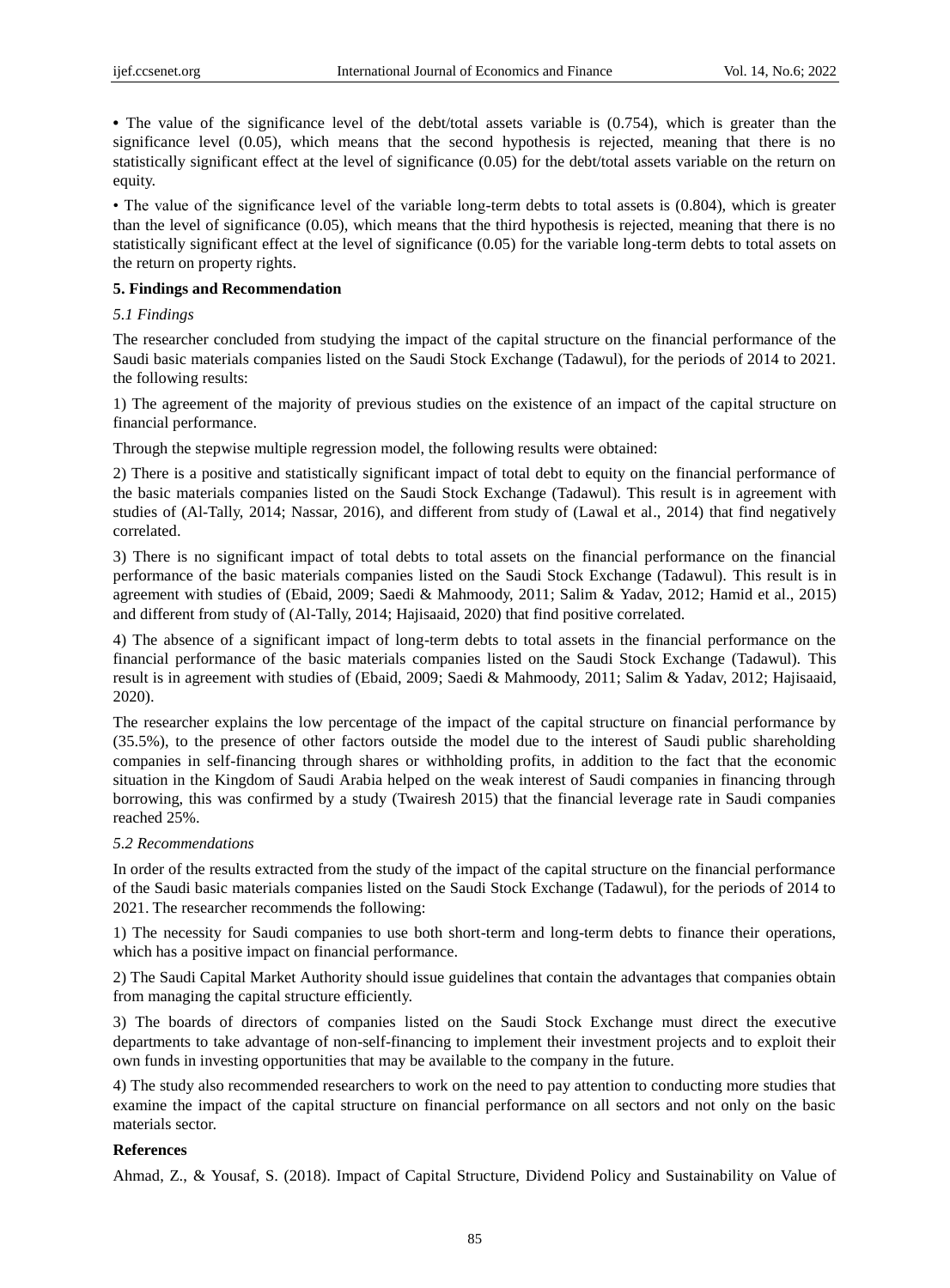Firm: A Case Study of Spinning Textile Sector of Pakistan. *International Journal of Economics and Management Engineering, 5*(1).

- Al-Tally, H. A. (2014). *An investigation of the effect of financial leverage on firm financial performance in Saudi Arabia's public listed companies* (Doctoral dissertation, Victoria University). Retrieved from https://vuir.vu.edu.au/id/eprint/24843
- Azhagaiah, R., & Gavoury, C. (2011). The Impact of Capital Structure on Profitability with Special Reference to IT Industry in India vs. Domestic Products. *Managing Global Transitions, 9*(4), 371.
- Brealey, R., & Myers, S. (2000). *Principles of Corporate Finance* (6th ed.). McGraw-Hill.
- Dinh, H., & Fham, C. (2020). The Effect of Capital Structure on Financial Performance of Vietnamese Listing Pharmaceutical Enterprises. *The Journal of Asian Finance, Economics and Business, 7*(9), 329-340. https://doi.org/10.13106/jafeb.2020.vol7.no9.329
- Ebaid, I. El S. (2009). The Impact of Capital-Structure Choice on Firm Performance: Empirical Evidence from Egypt. *The Journal of Risk Finance, 10*, 477-487. https://doi.org/10.1108/15265940911001385
- Fabozzi, F. J., & Pamela, P. P. (2003). *Financial Analysis.* Hoboken, New Jersey: John Wiley & Sons, Inc.
- Fossen, F. M., & Simmler, M. (2016). Personal Taxaion on Capital Incom and the Financial Leverage of Firms. *International Tax and Public Finance, 23*(1), 48-81. https://doi.org/10.1007/s10797-015-9349-0
- Gill, A., Biger, N., & Mathur, N. (2011). The Effect of Capital Structure on Profitability: Evidence from the United States. *International Journal of Management, 28*(4).
- Hajisaaid, A. (2020). The Effect of Capital Structure on Profitability of Basic Materials Saudi Arabia Firms. *Journal of Mathematical Finance,* (10), 631-647. https://doi.org/10.4236/jmf.2020.104037
- Hamid, M. A., Abdullah, A., & Kamaruzzaman, N. A. (2015). Capital Structure and Profitability in Family and Non-Family Firms: Malaysian Evidence. *Procedia Economics and Finance, 31,* 44-55. https://doi.org/10.1016/S2212-5671(15)01130-2
- Harris, M., & Raviv, A. (1991). The Theory of Capital Structure. *Journal of Finance, 46*, 297-355. https://doi.org/10.1111/j.1540-6261.1991.tb03753.x
- Horne, J. C. V., John, M., & Wachowicz, J. R. (2001). *Fundamental of Financial Management* (12th ed.). Prentice-Hall, Inc. IAI, (2016).
- Lawal, et al. (2014). Effects of Capital Structure on Firm's Performance: Empirical Study of Manufacturing Companies in Nigeria. *Journal of Finance and Investment Analysis, 3*(4), 39-57. https://www.researchgate.net/publication/341314155
- Modigliani, F., & Miller, M. (1958). The Cost of Capital, Corporation Finance and Theory of Investment. *American Economic Review, 48*, 261-297. https://www.jstor.org/stable/1809766
- Myers, S. C. (1984). Capital Structure Puzzle. *Journal of Finance,* 575-592. https://doi.org/10.1111/j.1540-6261.1984.tb03646.x
- Nassar, S. (2016). The impact of capital structure on Financial Performance of the firms: Evidence from Borsa Istanbul. *Journal of Business and Financial Affairs, 5*(173), 2167-0234. https://doi.org/10.4172/2167-0234.1000173
- Robins, J., & Wiersema, M. F. (1995). AresourcBased Approach to Multibusiness Firry Empirical Analysis of Portfolio interrelationship and Corporate Financial Performance strategic. *Management Journal, 16*(4), 279. https://doi.org/10.1002/smj.4250160403
- Saeedi, A., & Mahmoodi, I. (2011). Capital Structure and Firm Performance: Evidence from Iranian Companies. *International Research Journal of Finance and Economics, 70*, 21-28.
- Salim, M., & Yadav, R. (2012). Capital Structure and Firm Performance: Evidence from Malaysian Listed Companies. *Procedia—Social and Behavioral Sciences, 65*, 156-166. https://doi.org/10.1016/j.sbspro.2012.11.105
- Singh, B., & Singh, M. (2016). Impact of Capital Structure on Firm's Profitability: A Study of Selected Listed Cement Companies in India. *Pacific Business Review International, 8*, 46-54. https://www.researchgate.net/publication/339365614
- Tim. K., Duverany, D., & Thanh, H. (2021). Determinants of financial performance of listed firms